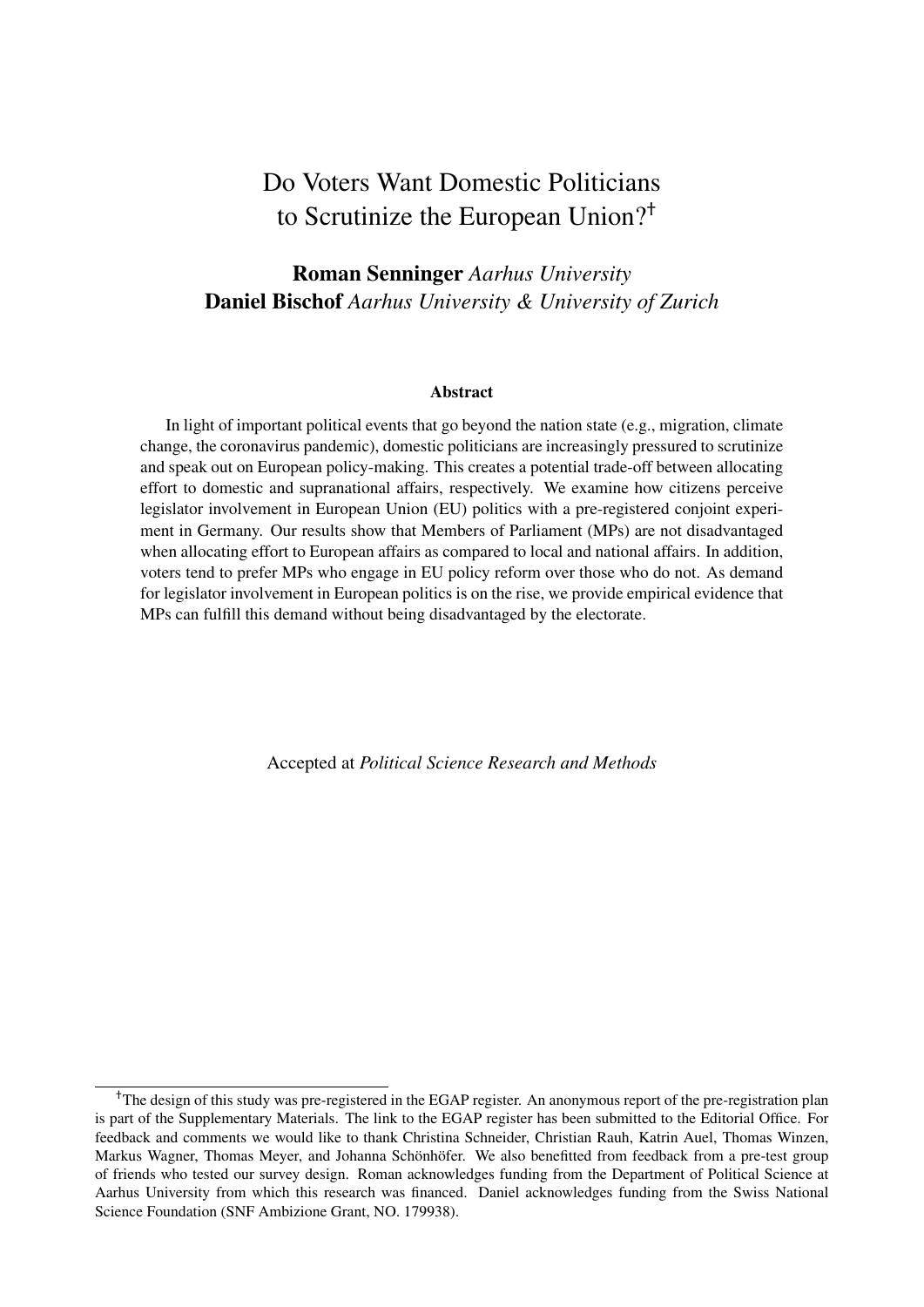### Introduction

The European Union (EU) is under scrutiny by the European public and contemporary populist radical right parties [\(De Vries,](#page-12-0) [2018;](#page-12-0) [Schneider,](#page-13-0) [2019\)](#page-13-0). A gradual process coupled with exceptional crises events has contributed to the current situation. In the post-Maastricht period, the powers of European institutions have increased. However, the public responded with declining support, manifested by decreasing turnout in European Parliament elections and the rise of Eurosceptic parties [\(De Vries and Edwards,](#page-12-1) [2009\)](#page-12-1). Recent events, such as the European debt crisis in 2009, the migration crisis in 2015, and the Covid-19 pandemic in 2020, have brought new challenges. While the European institutions have been able to respond to the crises, some of the proposed solutions (e.g., austerity measures, redistribution of refugees, vaccination procurement) have led to a wave of popular discontent across Europe. This has not only put new pressure on the European project but also on domestic politicians, who are increasingly pressured to speak out and act against European policy-making. As a result, they have to ask themselves if, and how much, they want to engage in EU oversight.

Traditionally, MPs have had little influence on European policy making [\(Hefftler et al.,](#page-12-2) [2015;](#page-12-2) [Auel,](#page-12-3) [2007\)](#page-12-3). Yet, specifically since the adoption of the Treaty of Lisbon – introducing the Early Warning System allowing MPs to directly engage in EU policy-making – MPs' influence on European policy-making has been more powerful than ever. Also, national parliaments have established the European Affairs Committees to scrutinize EU decision-making and use debates and questions to engage in EU affairs [\(Rauh,](#page-12-4) [2015;](#page-12-4) [Senninger,](#page-13-1) [2017;](#page-13-1) [Winzen,](#page-13-2) [2017\)](#page-13-2).

Figure 1 shows that MP involvement in European affairs is indeed ever more increasing, but we know little about how citizens evaluate this development. This is in stark contrast to the question of how to balance constituency service and national representation, which has received a great deal of attention in the political science literature [\(Butler, Karpowitz and Pope,](#page-12-5) [2012;](#page-12-5) [Vivyan and](#page-13-3) [Wagner,](#page-13-3) [2016;](#page-13-3) [Tromborg and Schwindt-Bayer,](#page-13-4) [2019\)](#page-13-4). How much do voters actually want MPs to engage in EU oversight? Even more importantly, does this engagement matter when voters make a decision between candidates in domestic elections? To address these questions, we, first, discuss two contrasting expectations about citizen preferences over legislator effort allocation to European work, and then, we present our experimental design and findings. It is important to note that the existing literature considers MP involvement in EU affairs primarily as a means to control their own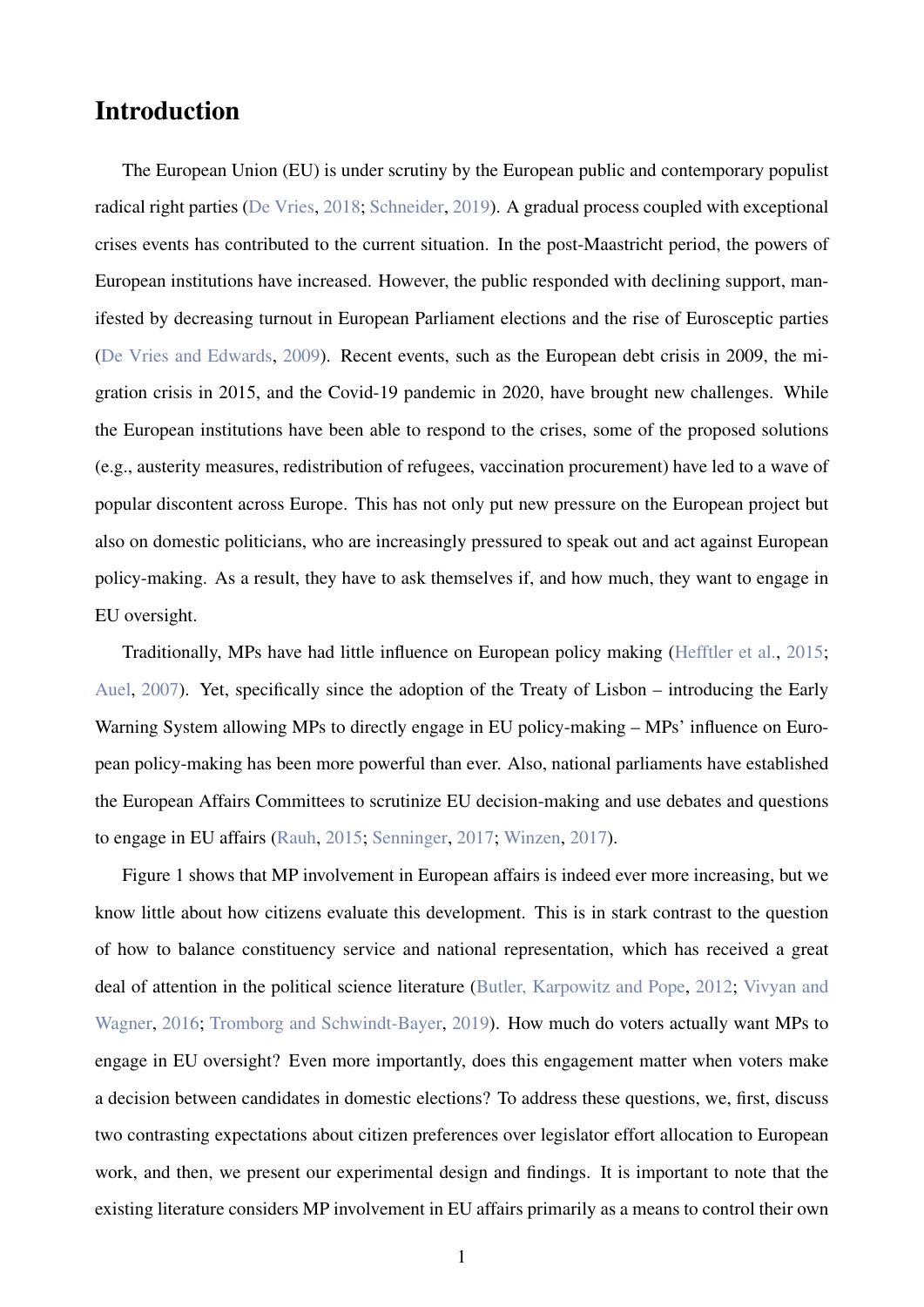

Figure 1: Development of MP involvement in European affairs

Note: The left panel shows the annual number of EU directives (legal acts that must be transposed by national parliaments) from 1970 to 2010. The right panel illustrates the average share of EU references per plenary statement in the German Bundestag from 1991 to 2010. Please consult Section 'Data in Figure 1' in the Supplementary Materials for more information.

government's behaviour at the EU level. While this is an important part of the work of MPs, we also consider EU engagement that goes beyond this specific approach.

On the one hand, there are good reasons to believe that European citizens appreciate MP involvement in European affairs. During the recent EU crises, major policy decisions were made without consulting national electorates. This left many citizens with the feeling that European politics is dominated by non-elected bureaucrats. The involvement of national MPs in European politics has the potential to add legitimacy to EU decision-making [\(Thomassen,](#page-13-5) [2009;](#page-13-5) [Bellamy,](#page-12-6) [2019\)](#page-12-6). MPs are much closer to citizens than government representatives or European representatives and have the potential to enhance democratic accountability through visible debates about multilevel governance [\(Rauh and De Wilde,](#page-13-6) [2018\)](#page-13-6). In addition, we know that citizens are not able to use European elections to hold EU decision-makers to account [\(Hobolt and Tilley,](#page-12-7) [2014\)](#page-12-7). As a result, citizens might prefer more MP involvement in European affairs, which they can later punish or reward in national elections. This leads to the expectation that voters prefer MPs who become significantly involved in European politics.

On the other hand, there are reasons to believe that citizens reject MPs who spend too much effort on European politics. First, even though MPs have more rights to oversee EU politics than ever before, they still have little influence on EU decision-making. It is likely that citizens consider MP involvement in European politics a wasted effort and want them to focus on domestic affairs that they are perceived to have a more direct impact on. Second, citizens elect Members of the European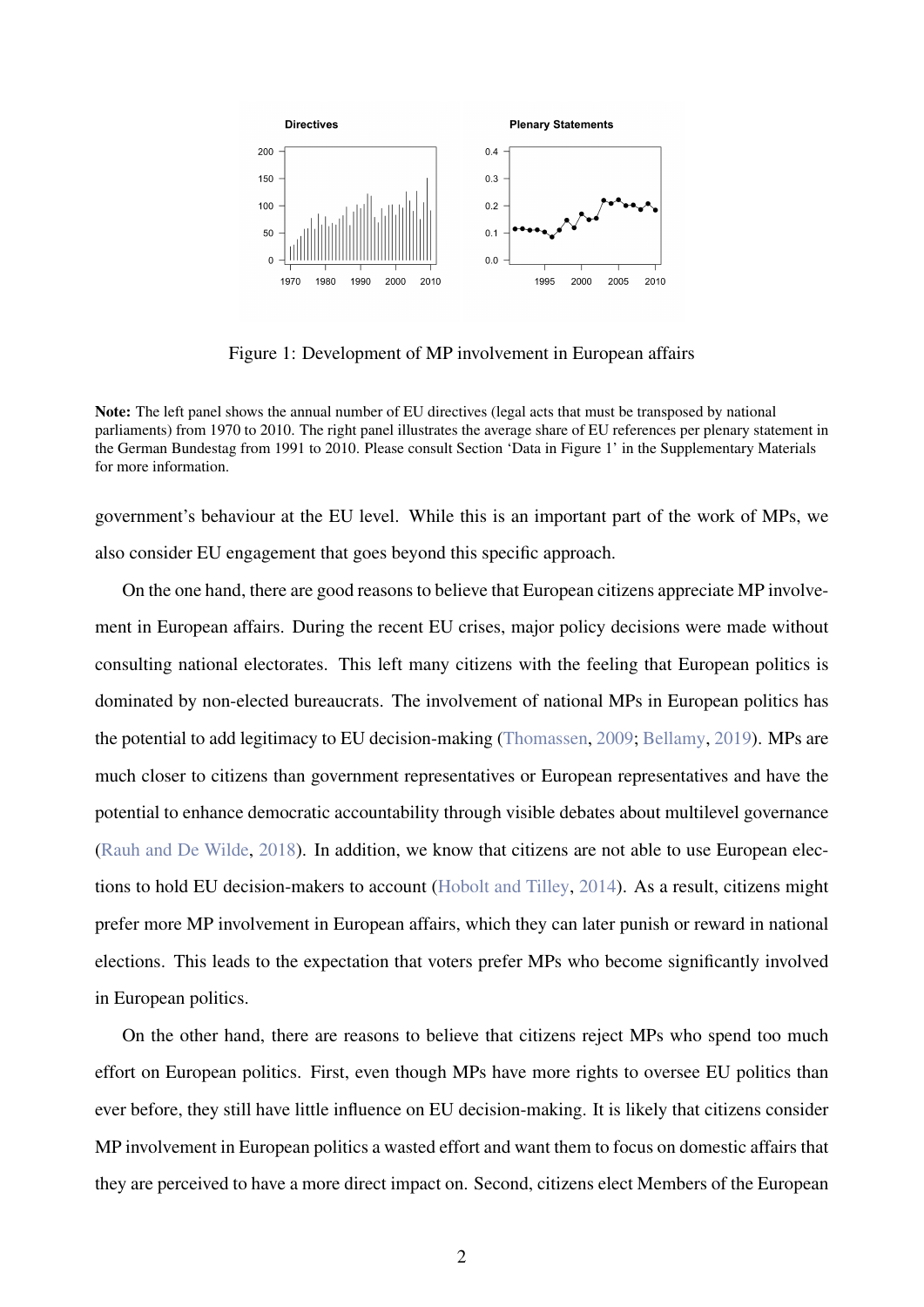Parliament (MEPs) who have the responsibility to represent citizens in EU decision-making. Even though turnout at these elections is relatively low, citizens are well aware of the European Parliament [\(European Commission,](#page-12-8) [2018](#page-12-8)*a*). The involvement of MPs in European affairs may be considered an unnecessary duplication of work given the role of MEPs. Third, European citizens have very strong feelings of belonging to their country and place of residence, but they feel relatively little attached to the EU [\(European Commission,](#page-12-9) [2018](#page-12-9)*b*). Citizens may feel that an MP who devotes a great deal of time and effort to European politics is out of touch with reality. In sum, the aforementioned arguments suggest that voters disadvantage MPs who become significantly involved in European politics.

Testing the two contrasting expectations is important because a mismatch between current MP effort allocation and citizen preferences may not only cause dissatisfaction with individual politicians but also the political system more broadly. In addition, knowing whether citizens actually put MPs who engage in European affairs at a disadvantage is relevant because it gives instructions to MPs who may wish to fulfill demands to legitimize EU decision-making. Our research thus directly contributes to recent debates calling attention to the actors that have the potential to increase public responsiveness in the EU [\(Meijers, Schneider and Zhelyazkova,](#page-12-10) [2019\)](#page-12-10).

While preferences of the average voter provide important information for MPs, they may also want to respond to specific segments of the electorate. Euroscepticism has become a common feature of European public opinion, and it may also impact on voters' perception of the EU involvement of national parliamentarians. For example, Eurosceptic citizens might oppose MPs who spend time and effort on EU politics. To increase the practical relevance of our research note, we thus examine the above discussed expectations for different subgroups of the electorate. To carefully elucidate the causal relationship between MPs' effort allocation to European politics and voter preferences, we designed a choice-based conjoint survey experiment to test our expectations.<sup>[1](#page-3-0)</sup>

<span id="page-3-0"></span><sup>&</sup>lt;sup>1</sup>Another reason why we turn to an experimental design is the lack of observational data. While information about certain parts of MP involvement in European affairs is observable (e.g., parliamentary questions and debates), exposure to this information at the individual level is not.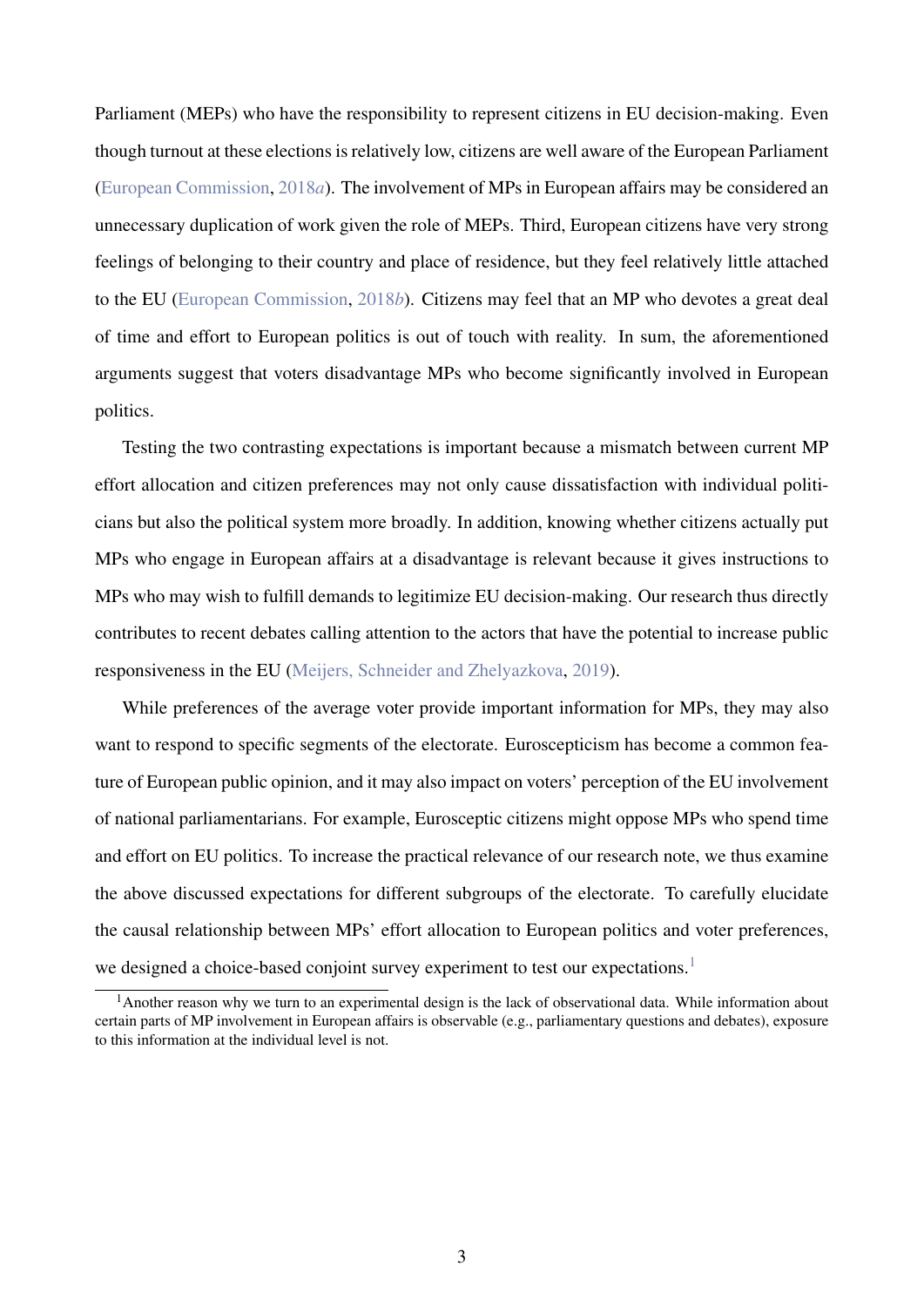#### Experimental Design

Classical survey experimental designs are often seen as the 'gold standard' to study causal effects in surveys. However, such designs come with the drawback of identifying one-dimensional treatments only [\(Hainmueller, Hopkins and Yamamoto,](#page-12-11) [2014\)](#page-12-11). Employing such a design would limit us to a single attribute of MP effort allocation to European affairs. Yet, we do not only want to include attributes about MP effort allocation but also additional attributes that are important to voters, such as gender and party label [\(Vivyan and Wagner,](#page-13-3) [2016\)](#page-13-3). Conjoint experiments allow researchers to set up such a multidimensional context without the need to turn away from drawing causal conclusions.

We surveyed 993 German citizens on March 6, 2019, with respondents drawn from the Clickworker online crowd. Germany is a major player in European politics but also carries a large burden of costs caused by recent European crises. As a result, questions about legitimate decision-making and parliamentary involvement in European politics were particularly salient in Germany. Moreover, with the raise of the radical right party Alternative für Deutschland (AfD), the EU and its institutions experienced a surge in political relevance [\(Schmitt-Beck,](#page-13-7) [2017\)](#page-13-7). Given the resulting pressure for politicians, we believe that Germany constitutes an excellent case for testing our expectations. Furthermore, the German mixed electoral system has been shown to provide incentives for personal vote seeking by MPs [\(Gschwend and Zittel,](#page-12-12) [2015\)](#page-12-12) and is therefore a valid case to study how MPs' personal traits affect their electoral chances. We discuss the external validity of our study in the final section of this paper.

After an introductory screen, respondents were presented with five vignettes, each depicting a contest between two current MPs who run for re-election.<sup>[2](#page-4-0)</sup> The two profiles randomly exhibit information about MP effort allocation to European affairs. The design of the EU attributes pays special attention to citizens' limited knowledge of MP involvement in EU affairs.

In most existing research, MP involvement in EU affairs centers around questions of accountability and representation [\(Hefftler et al.,](#page-12-2) [2015\)](#page-12-2). From a scholarly perspective, it would therefore make sense to design attributes that show information about MPs' debate and questioning activity and their committee membership to signal EU involvement. However, presenting such information would most likely demand too much of citizens who know very little about the daily work of MPs.

<span id="page-4-0"></span><sup>&</sup>lt;sup>2</sup>A screenshot is provided in the Supplementary Materials (see Figure S15).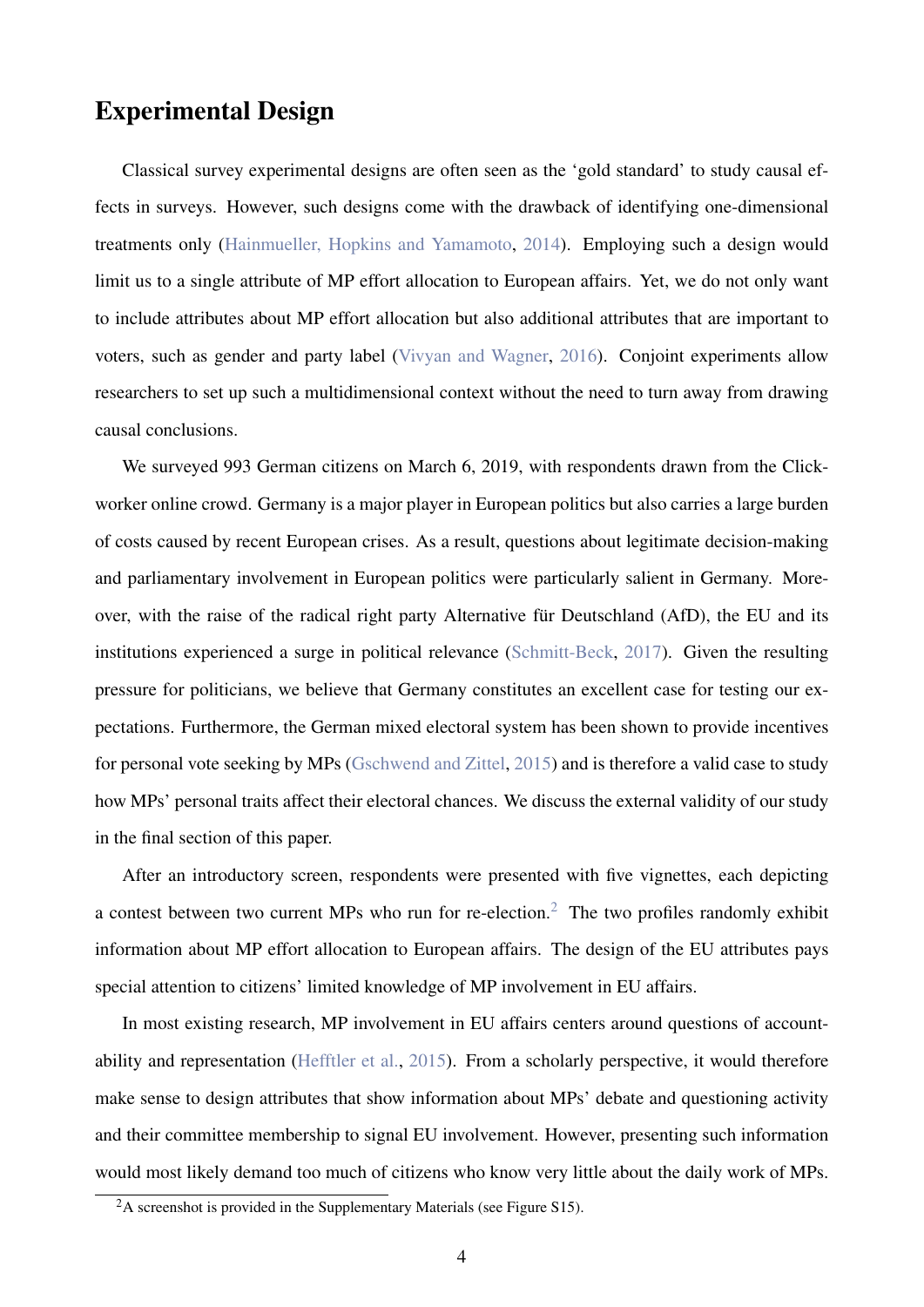As a result, we have designed attributes that represent MP involvement in EU affairs in a more intuitive sense and consider general consequences of issue involvement. First, we suggest that issue involvement will result in more expertise about the topic and show whether an MP has the most knowledge of 'local', 'national', or 'European' problems. Second, we suggest that MPs who become involved in EU affairs will orient themselves towards the center of EU politics. We therefore present the most common reason for absent days in parliament to signal MPs' prioritization. The three attribute levels are 'meetings in the constituency', 'meetings in Berlin', and 'meetings at the EU level'. Even though voters might punish MPs with a very extreme number of absent days, we do not provide precise numbers. The reason for this is that the average MP is rarely absent, which makes the number of absent days an extraneous MP feature. Moreover, our aim is to experimentally manipulate MPs' EU engagement. It is therefore less important to provide the total number of absent days and more important to provide the reasons for absent days to signal MPs' prioritization towards different levels of politics. Third, politicians who become involved in a topic usually present ideas about its future development. Citizens are constantly presented with new policy proposals and ideas, especially during election campaigns. We suggest that MPs who are strongly involved in the EU want to influence the future development of EU policies and engage in EU policy reform. We therefore state the MP's effort to reform the Eurozone ('none', 'little', 'much'). The attribute does not differentiate between MP involvement in national and European policies (e.g., tax policy vs. monetary policy), because such a comparison would come with the strong assumption that voters have information about the division of competences between the national and European levels and take this information into account when choosing MP profiles. Instead, we indicate EU policy engagement by showing three different levels of effort to reform the Eurozone, which constitutes a salient policy topic that is unambiguously identifiable as an EU policy topic. However, as the topic refers to just one of many possible EU policies, we address the question of generalizability in our discussion. In sum, our three attributes represent a candidate's knowledge about European politics, prioritization of European affairs, and EU policy engagement. By choosing the three attributes, we provide relevant multidimensional information about MPs' effort allocation to domestic and European politics without presenting overly complex policy details. This is particularly important because the EU is usually not at the forefront of people's minds.

As mentioned before, the vignettes include additional MP features that have shown to be of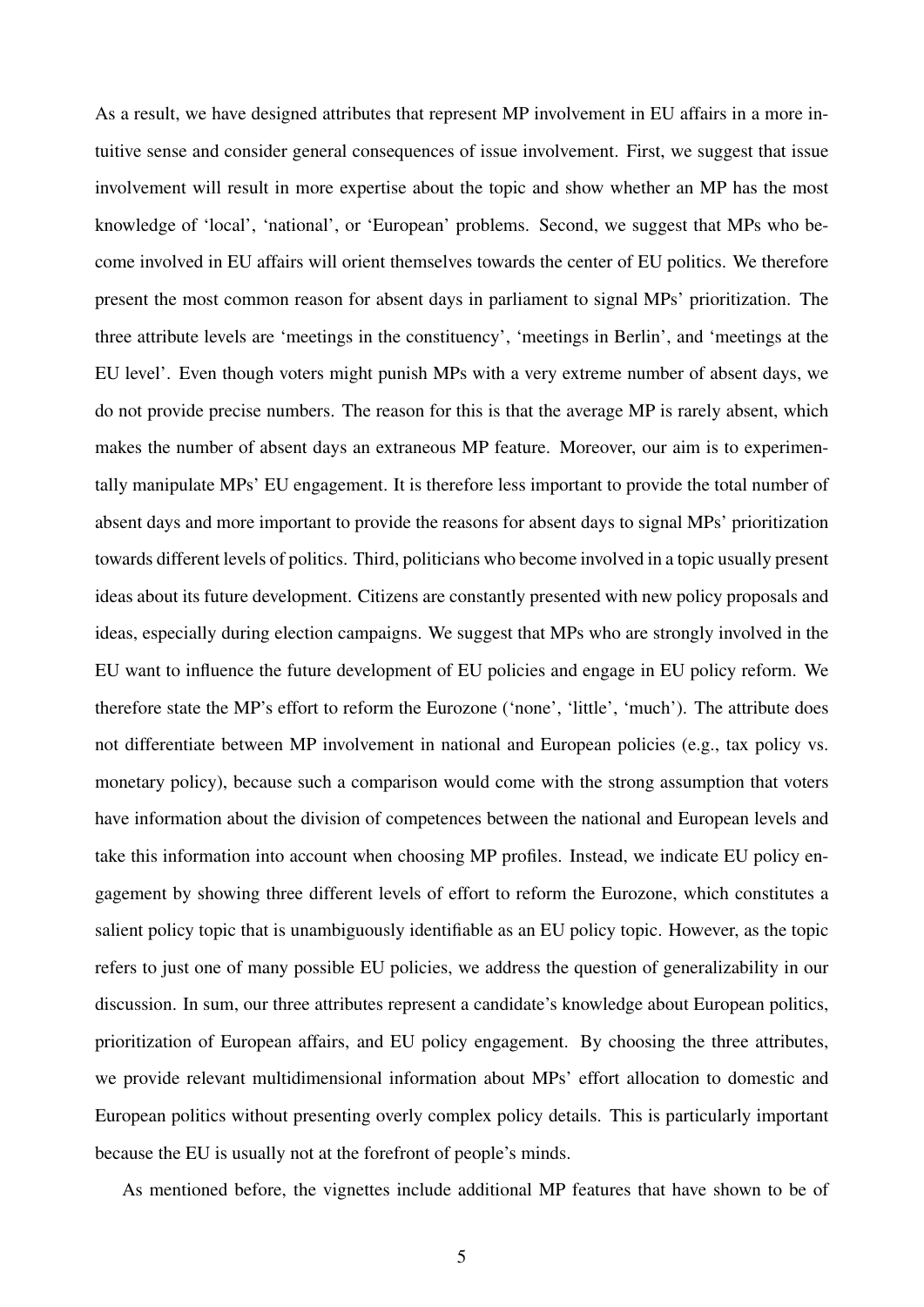high importance to voters. These include gender, party label, years in parliament, and motivation for candidacy. A candidate was either 'male' or 'female' and could be attached to either 'SPD', 'CDU/CSU', 'Die Linke', 'FDP', 'AfD', or 'Die Grünen'. The years in parliament were '2', '6', '10', and '14'.[3](#page-6-0) The values for a candidate's motivation to run were 'to serve the party', 'to represent ordinary people', and 'to impact personally on political decision-making'. We specifically included 'to represent ordinary people' to reflect the success of the AfD, which has been understood to benefit from its populist tendencies by suggesting to represent 'ordinary people'. The presentation of the various levels of these additional attributes also varied randomly.

Respondents were then asked to read the characteristics of both candidates carefully and state which candidate they would vote for. We use a factual manipulation check to assess respondent attentiveness to our manipulation.<sup>[4](#page-6-1)</sup> Respondents were asked to answer several questions about na-tional and European politics as well as their socio-economic and political background.<sup>[5](#page-6-2)</sup> To address the potential trade-off between priming vs. post-treatment biases [\(Montgomery, Nyhan and Torres,](#page-12-13) [2018\)](#page-12-13), half of the respondents were randomly presented to the vignettes along with the choice task after they had answered the additional questions. In the Supplementary Materials, we show that the results of the two samples are substantially the same.

Our sample is not a nationally representative population-based sample.<sup>[6](#page-6-3)</sup> We conducted robustness tests to rule out that sampling drives our findings. First, we re-weighted our sample on age groups, gender, level of school education, and EU preferences so that it matches the voter pop-ulation in Germany (see 'Sample description & re-weighting').<sup>[7](#page-6-4)</sup> Second, we interacted our key treatments with covariates such as age, gender, and voting intention (see 'Subgroup Analysis'). Our findings are robust to both specifications.

In sum, our study yields ten observations per respondent, one for each MP profile that respondents engage with across their five choice tasks, leading to a total of 9,930 observations. Needless to say, our survey experimental design cannot replicate a real-world vote choice, but we made efforts to maintain validity by using a multidimensional and reasonably realistic choice setting.

<span id="page-6-1"></span><span id="page-6-0"></span><sup>3</sup>For candidates attached to the party 'AfD', the value was fixed at '2'.

<sup>&</sup>lt;sup>4</sup>In the main part of this manuscript, we analyze data from the full sample. In the Supplementary Materials, we show how our results are unchanged when we use the subsample with a successful manipulation test (see Figure S16). <sup>5</sup>The full text of our survey is part of the Supplementary Materials.

<span id="page-6-3"></span><span id="page-6-2"></span>

<sup>&</sup>lt;sup>6</sup>For example, there are more male respondents in the sample than men in the population, and our respondents are younger and more experienced in taking surveys than the general population.

<span id="page-6-4"></span> $<sup>7</sup>$ Analyses using re-weighted data are a response to peer comments and are not described in the pre-registered plan</sup> (see 'Deviation from PAP').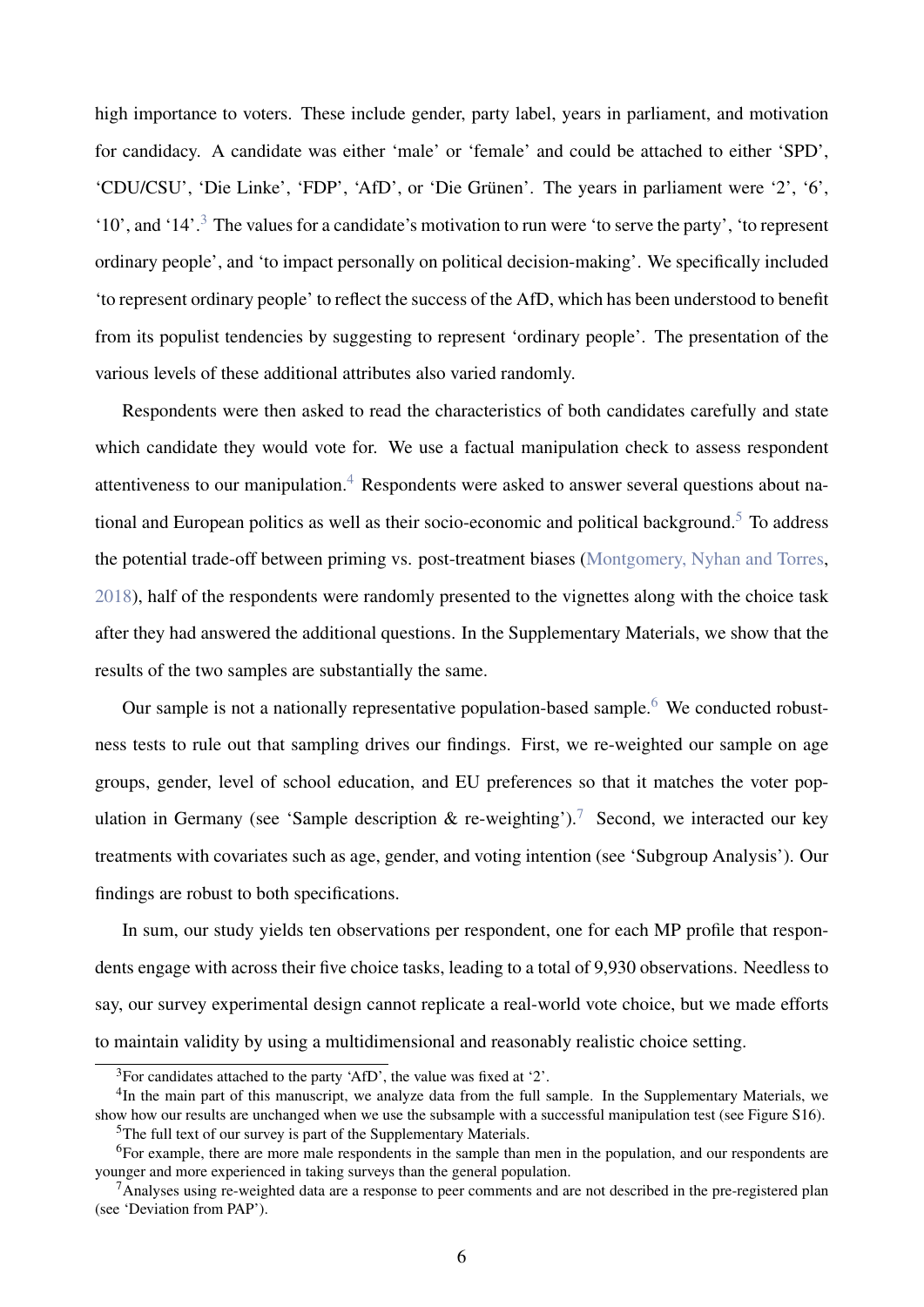#### **Results**

We, first, examine the average effect of MPs' effort allocation to European work, and then, we investigate how this effect varies across relevant subgroups. Figure 2 presents average marginal component effects (AMCE) estimates for the levels of attributes that signal MPs engagement in European affairs as described above. The AMCE can be thought of as the degree to which a given value of a candidate feature increases or decreases respondents' favorability towards a candidate profile relative to a baseline level, averaging across all respondents and all other profile features.<sup>[8](#page-7-0)</sup> For each level, the dot shows the point estimate for the effect of that level relative to the baseline level. The baseline levels are 'constituency' for the first attribute, 'meetings in the constituency' for the second attribute, and 'none' for the third attribute. The error bars represent 95 percent confidence intervals.

The results show that German voters do not base their voting decision on MPs' awareness of problems, nor MPs' most common reasons for absent days in parliament. We observe no significant differences between the baseline levels and the remaining levels of the two attributes. Importantly, this means that voters do not disadvantage MPs who allocate effort to European politics as they are not more likely to prefer candidates who know most about local and national problems over candidates who know most about European problems. Similarly, voters do not prefer MPs who are absent from parliament because of meetings at the local and national levels over MPs who are absent because of meetings at the EU level. Turning to the third attribute concerning an MP's effort to reform the Eurozone, the results show a clear aversion to MPs who show no policy engagement at all. Compared to an MP who shows no policy engagement, MPs who engage 'little' or 'much' are preferred by voters. These estimated effects are statistically significant and substantial in magnitude. Furthermore, the effect of policy engagement appears to be linear. An increase in MPs' policy engagement from the baseline level 'none' to 'little' leads to a moderate increase in the probability that an MP profile is preferred between 1.1 and 6.0 percentage points. The point estimate shows an increase of 3.6 percentage points. However, an increase from the baseline level 'none' to 'much' leads to a substantial increase of between 9.6 and 14.5 percentage points.

<span id="page-7-0"></span> $8$ Recently, a considerable methodological debate has developed about the AMCE and its interpretation [\(Leeper,](#page-12-14) [Hobolt and Tilley,](#page-12-14) [2019;](#page-12-14) [Bansak and Yamamoto,](#page-12-15) [2020;](#page-12-15) [Abramson and Strezhnev.,](#page-12-16) [N.d.\)](#page-12-16). A detailed description of this debate goes well beyond our paper. We stick to [Bansak and Yamamoto](#page-12-15) [\(2020\)](#page-12-15)'s interpretation as 'the effect of a change in an attribute on a candidate or party's expected vote share' of the AMCE throughout our paper and rely on nested comparison to further substantiate our sub-group level findings [\(Leeper, Hobolt and Tilley,](#page-12-14) [2019\)](#page-12-14).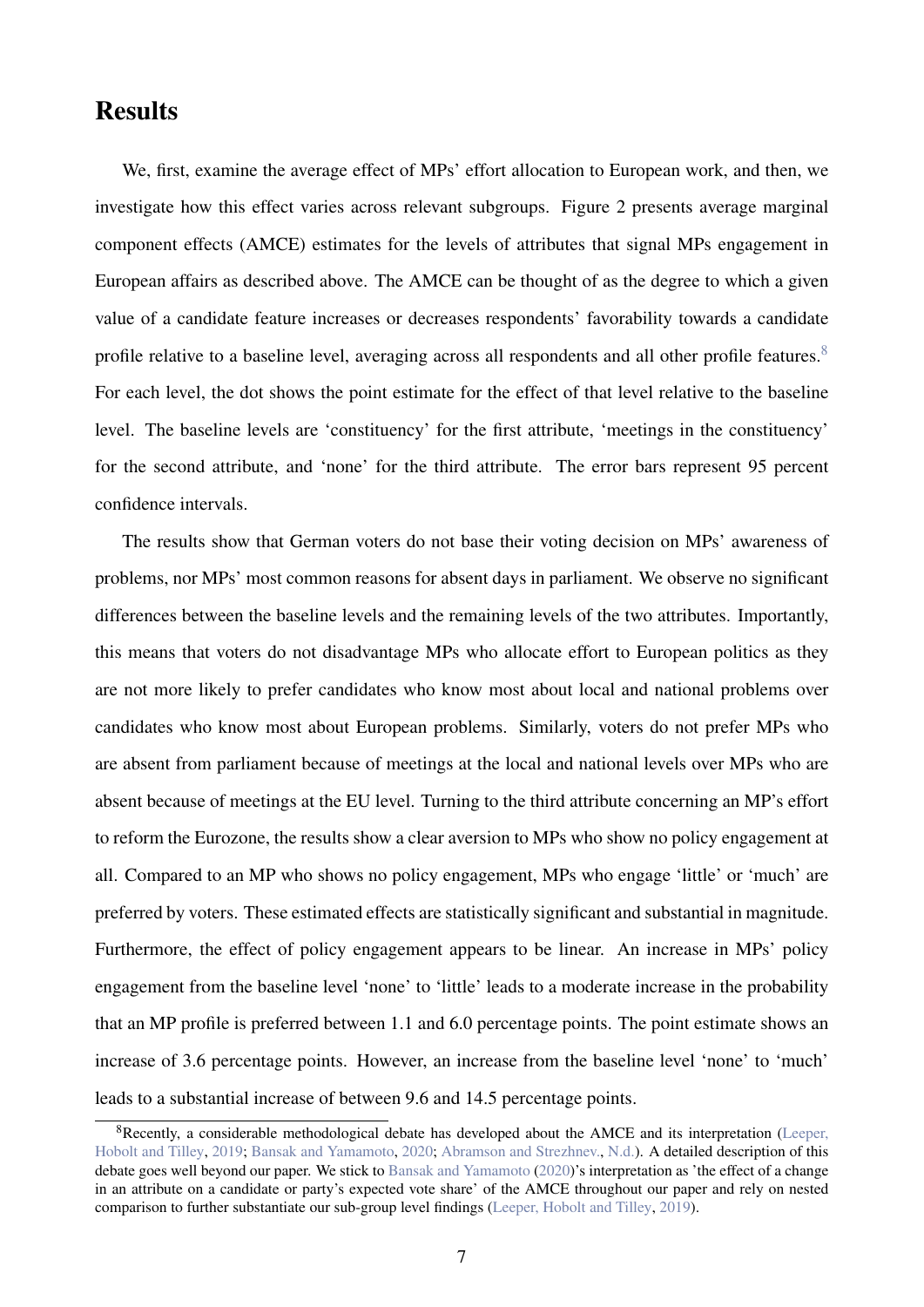

Figure 2: Average marginal component effects

The point estimate shows an increase of 12.0 percentage points. In addition to attributes indicating MP effort allocation to European work, respondents are presented with a range of attributes that have proven to be important in previous studies, including gender, party label, experience, and motivation for running for re-election. We find evidence that party label, experience, and a candidate's motivation matter to voters. For example, an increase in experience from the baseline level 'two years' to 'fourteen years' leads to an increase in the probability of choosing the candidate containing that attribute level of between 3.6 and 10.5 percentage points. The point estimate shows an increase of 7.1 percentage points. Furthermore, an MP profile that contains the motivation 'to impact personally on decision-making' compared to the baseline 'to serve the party' leads to an increase in the probability of choosing that profile of between 8.8 and 13.7 percentage points. The point estimate shows an increase of 11.2 percentage points. We now turn to the presentation of relevant subgroup differences.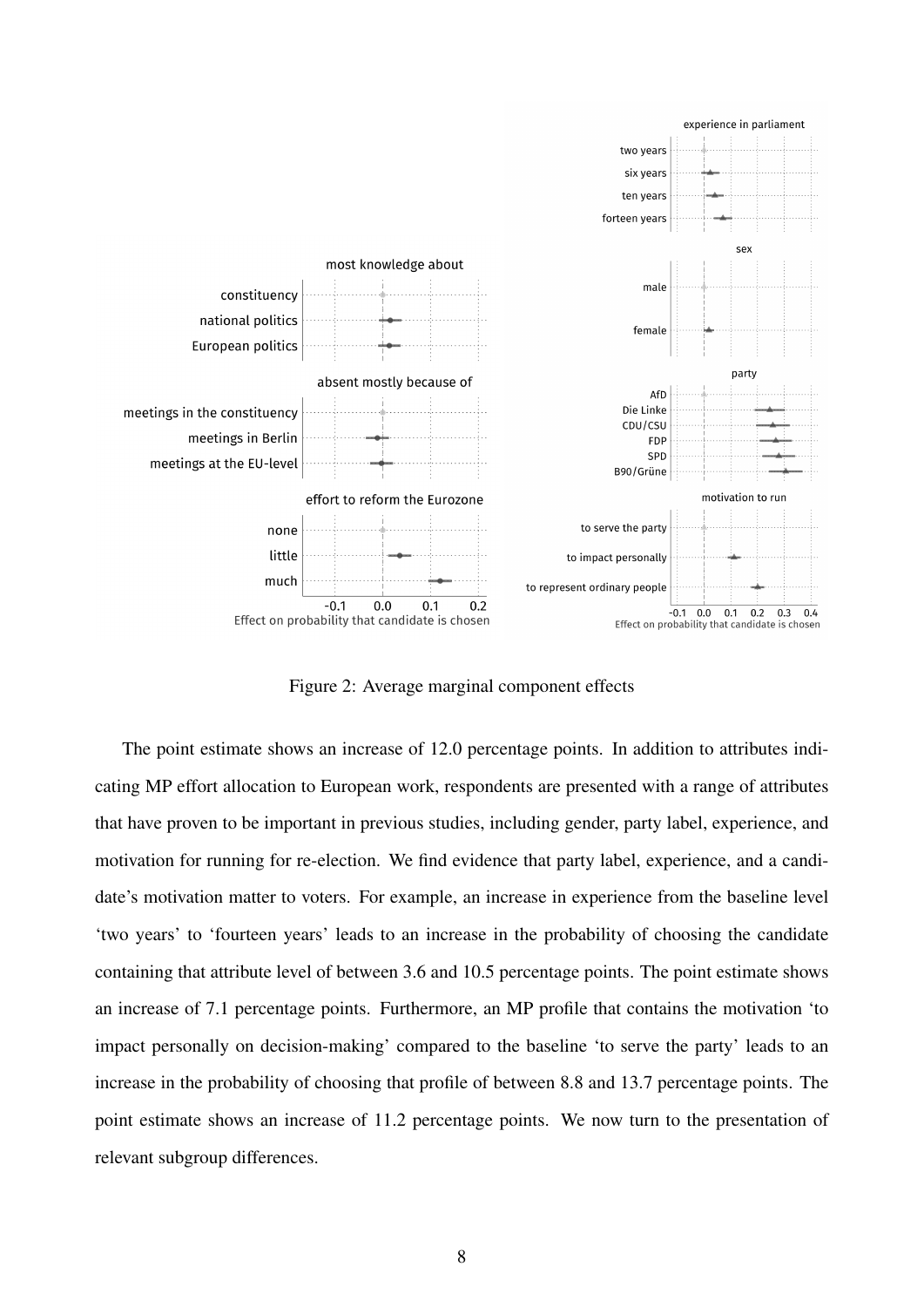

Figure 3: Average component interaction effects (upper panel) and conditional marginal means (lower panel) - EU support

Note: A nested model comparison along the lines of [Leeper, Hobolt and Tilley](#page-12-14) [\(2019\)](#page-12-14) shows that subgroups do differ in their preferences  $F(14, 9759) = 2.1587$ ,  $p < 0.01$ 

In the upper panel of Figure 3, each dot and error bar represents average component interaction effects and 95 percent confidence intervals for citizens who perceive the EU negatively (combining the categories 'very negative' and 'fairly negative') and positively (combining the categories 'very positive' and 'fairly positive'). It shows that respondents belonging to the two groups differ in their probability of choosing MPs who know most about European problems. While Eurosceptics dislike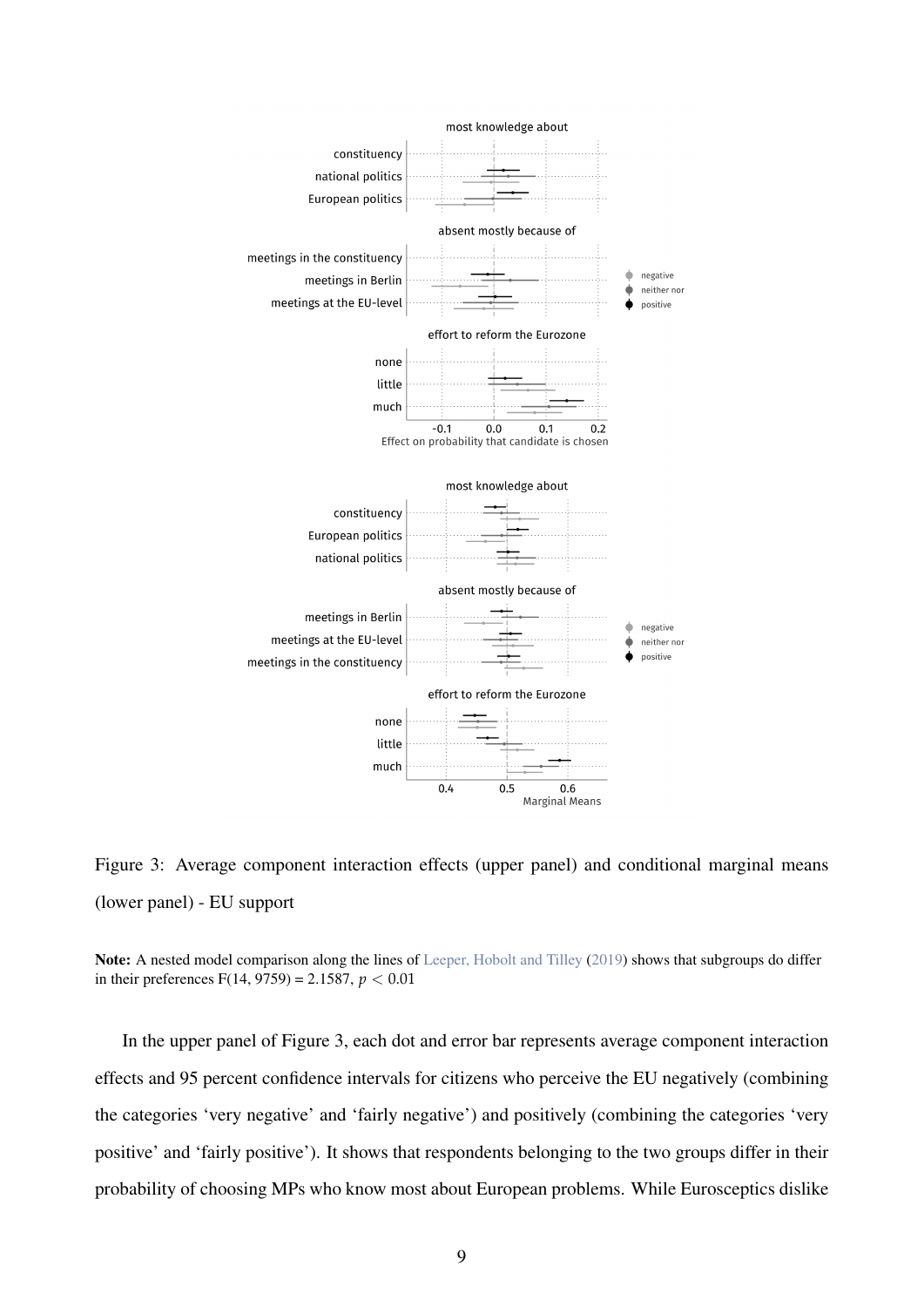candidates who know most about European politics relative to the baseline level 'constituency', Europhiles prefer them. However, the results also highlight just how similarly the two groups react to the remaining attribute levels. Most importantly, both pro-EU and anti-EU voters prefer MPs who allocate much effort to EU policy-making over MPs who do not. This is interesting because it sheds new light on the preferences of Eurosceptics. Eurosceptics do not want politicians to build expertise on the EU; however, they still want them to become involved in EU policy. This suggests that Eurosceptics prefer MPs who observe EU policy developments and sound alarm if necessary. Crucially, Eurosceptics do not want their MPs to ignore EU policy completely.

As described by [Leeper, Hobolt and Tilley](#page-12-14) [\(2019\)](#page-12-14), the comparison between AMCEs of different subgroups can be misleading because results are sensitive to the reference category used in the analysis. We therefore present conditional marginal means in the lower panel of Figure 3, which support the pattern presented in the left panel. Marginal means have a direct interpretation as probabilities. A marginal mean of 0 indicates that respondents select profiles with that attribute level with probability zero, while a marginal mean of one indicates that respondents select profiles with that attribute level with probability one. $9\,$  $9\,$  In sum, we find evidence that MPs are not disadvantaged for allocating effort to European affairs as compared to local and national affairs. In addition, the level of MP reform effort in European policy-making matters to voters even when other important candidate attributes (e.g., gender and party label) are considered.

### **Discussion**

Our study is the first to examine citizen preferences over MPs' involvement in European affairs using an experimental design. We present two contrasting expectations of why citizens are likely to prefer/disadvantage MPs who become involved in European politics. Results from a pre-registered conjoint experiment in Germany show that MPs are not disadvantaged for allocating effort to European affairs as compared to local and national affairs. This holds true for MPs who know most about European problems as compared to local and national problems as well as for MPs who prioritize meetings at the EU level as compared to meetings at the national and constituency levels. This is important information for MPs who may want to spend more effort on European affairs but have

<span id="page-10-0"></span><sup>&</sup>lt;sup>9</sup>Additional subgroup analyses are presented in the Supplementary Materials.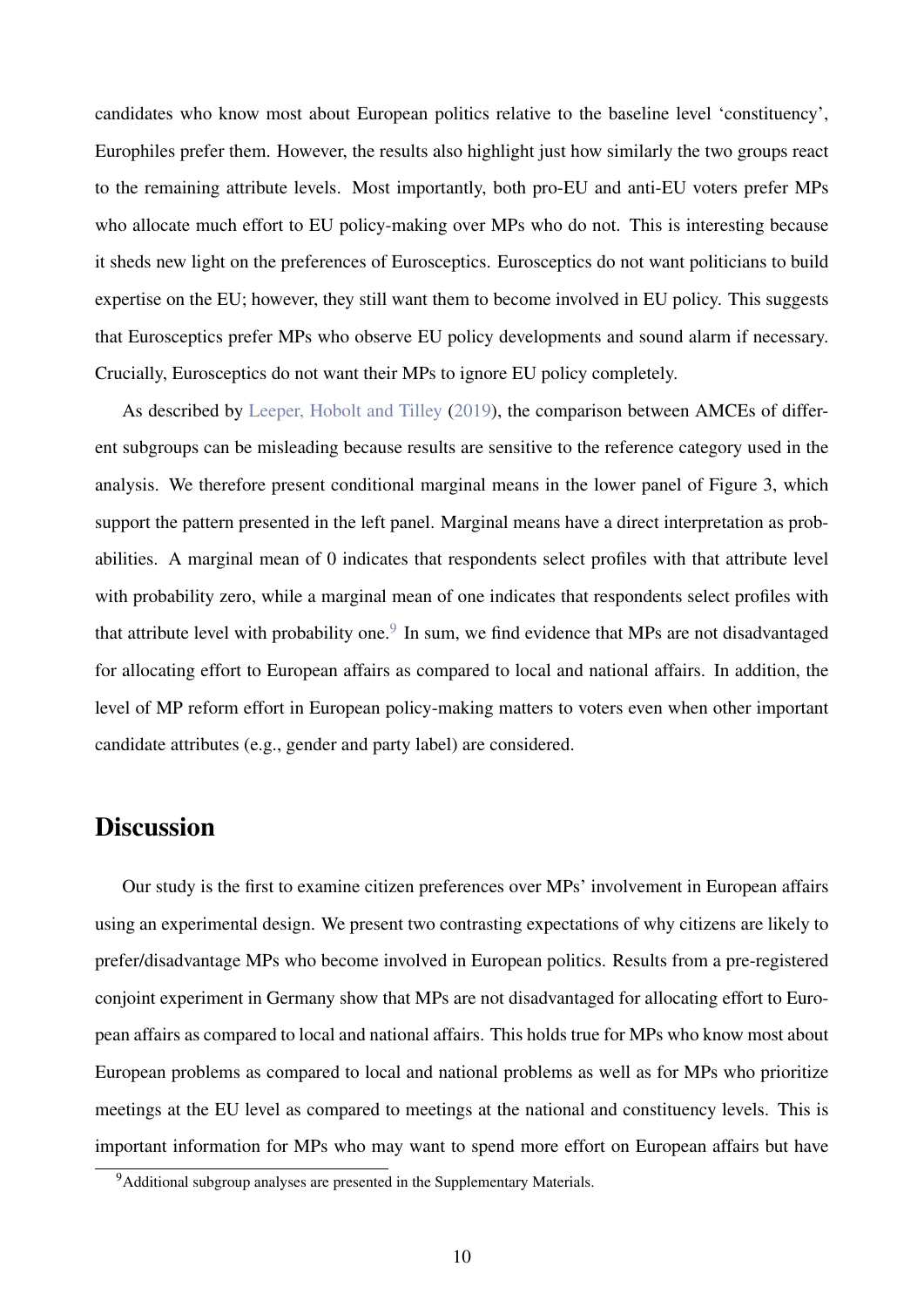not dared to do so because of the incompatibility of the EU and the left-right dimension and the resulting risk of being disadvantaged. In addition, we find that citizens generally prefer MPs who become involved in European policy-making over MPs who keep out of it.

Our finding relates to recent research showing that citizens fail to hold European representatives to account via European elections [\(Hobolt and Tilley,](#page-12-7) [2014\)](#page-12-7) and demand responsiveness of their national representatives when they negotiate at the EU level via national elections [\(Schneider,](#page-13-8) [2020\)](#page-13-8). Our research adds to these findings by suggesting that citizens welcome MP involvement in European politics to guarantee a high level of responsiveness in European decision-making. However, this does not mean that all voters want their MPs to become EU policy experts. Both Eurosceptic and Europhile voters want domestic politicians to become involved in the reform of the Eurozone, but Eurosceptics do not want MPs to build up extensive EU policy expertise at the expense of knowledge about local and national problems. Hence, Eurosceptic voters seem to dislike EU experts but appreciate MPs who engage in EU policy reform to scrutinize the policy-making process and represent voter interests.

Caution is warranted as our study has a focus on Germany. While concerns about the legitimacy of EU decision-making are visible across Europe, it could be that preferences over MP involvement vary. Germany's image of being the leading power during the Eurocrisis could make MP involvement in the Eurozone policy area particularly desirable in the eyes of German voters. Because of party competition and spectacular court decisions, the Eurozone is a very politicized area of European policy in Germany. In other European countries, we might observe that citizens want MPs to engage in other policy areas that show similar high levels of politicization. The level of dependency on EU decision-making across policy areas could be one important explanatory factor. For example, in countries located at the external borders of the EU, citizens might want their MPs to focus on European migration policy. A final caveat of our design is that while two of our three attributes indicating MP effort allocation to European affairs distinguish between domestic and European politics, the third attribute evaluates differences between three levels of effort to reform the Eurozone. We cannot be entirely sure that our approach captures the supranational quality of the issue area or MP engagement more generally. Future research should examine whether citizens would accept a reduction of local and national policy work as a result of more European policy work.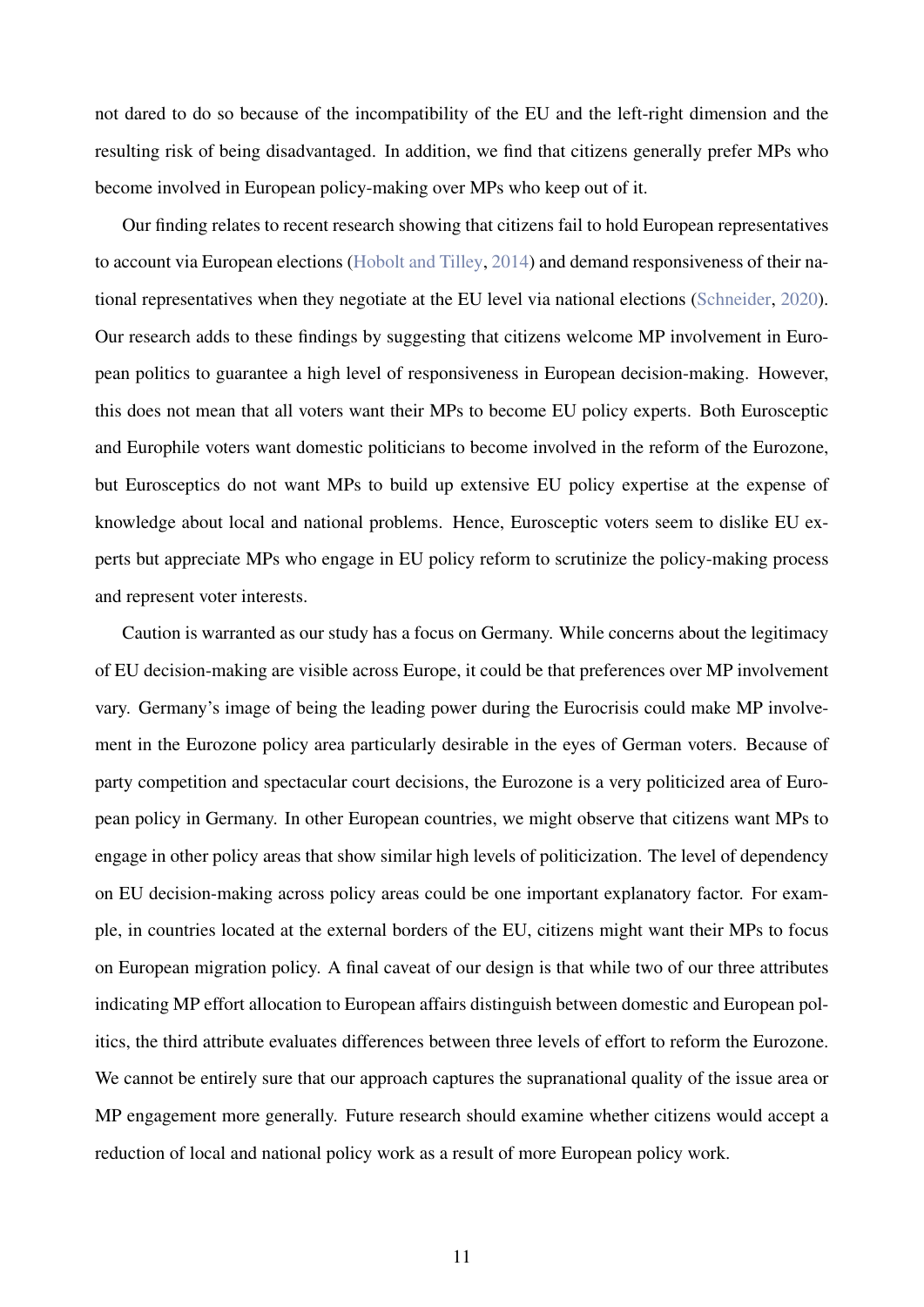## References

- <span id="page-12-16"></span>Abramson, Scott F., Korhan Kocak Asya Magazinnik and Anton Strezhnev. N.d. "Improving Preference Elicitation in Conjoint Designs Using Machine Learning for Heterogeneous Effects." . Forthcoming.
- <span id="page-12-3"></span>Auel, Katrin. 2007. "Democratic Accountability and National Parliaments: Redefining the Impact of Parliamentary Scrutiny in EU affairs." *European Law Journal* 13(4):487–504.
- <span id="page-12-15"></span>Bansak, Kirk, Jens Hainmueller Daniel J. Hopkins and Teppei Yamamoto. 2020. "Using Conjoint Experiments to Analyze Elections: The Essential Role of the Average Marginal Component Effect (AMCE)." *Political Analysis, forthcoming* .
- <span id="page-12-6"></span>Bellamy, Richard. 2019. *A Republican Europe of States: Cosmopolitanism, Intergovernmentalism and Democracy in the EU*. Cambridge University Press.
- <span id="page-12-5"></span>Butler, Daniel M., Christopher F. Karpowitz and Jeremy C. Pope. 2012. "A Field Experiment on Legislators' Home Styles: Service versus Policy." *The Journal of Politics* 74(2):474–486.
- <span id="page-12-0"></span>De Vries, Catherine. 2018. *Euroscepticism and the Future of European Integration*. Oxford University Press.
- <span id="page-12-1"></span>De Vries, Catherine E. and Erica E. Edwards. 2009. "Taking Europe to its extremes: Extremist parties and public Euroscepticism." *Party Politics* 15(1):5–28.
- <span id="page-12-8"></span>European Commission. 2018*a*. "Standard Eurobarometer 89.".
- <span id="page-12-9"></span>European Commission. 2018*b*. "Standard Eurobarometer 90.".
- <span id="page-12-12"></span>Gschwend, Thomas and Thomas Zittel. 2015. "Do constituency candidates matter in German Federal Elections? The personal vote as an interactive process." *Electoral Studies* 39:338–349.
- <span id="page-12-11"></span>Hainmueller, Jens, Daniel J. Hopkins and Teppei Yamamoto. 2014. "Causal inference in conjoint analysis: Understanding multidimensional choices via stated preference experiments." *Political Analysis* 22(1):1–30.
- <span id="page-12-2"></span>Hefftler, Claudia, Christine Neuhold, Olivier Rozenberg and Julie Smith. 2015. *The Palgrave Handbook of National Parliaments and the European Union*. Basingstoke: Palgrave Macmillan.
- <span id="page-12-7"></span>Hobolt, Sara B. and James Tilley. 2014. *Blaming Europe? Responsibility without accountability in the European Union*. Oxford: Oxford University Press.
- <span id="page-12-14"></span>Leeper, Thomas J., Sara B. Hobolt and James Tilley. 2019. "Measuring Subgroup Preferences in Conjoint Experiments." *Political Analysis* 28(2):207–221.
- <span id="page-12-10"></span>Meijers, Maurits J., Christina J. Schneider and Asya Zhelyazkova. 2019. "Dimensions of input responsiveness in the EU: actors, publics, venues." *Journal of European Public Policy* 26(11):1724– 1736.
- <span id="page-12-13"></span>Montgomery, Jacob M., Brendan Nyhan and Michelle Torres. 2018. "How Conditioning on Posttreatment Variables Can Ruin Your Experiment and What to Do about It." *American Journal of Political Science* 62(3):760–775.
- <span id="page-12-4"></span>Rauh, Christian. 2015. "Communicating supranational governance? The salience of EU affairs in the German Bundestag,1991-2013." *European Union Politics* 16(1):116–138.